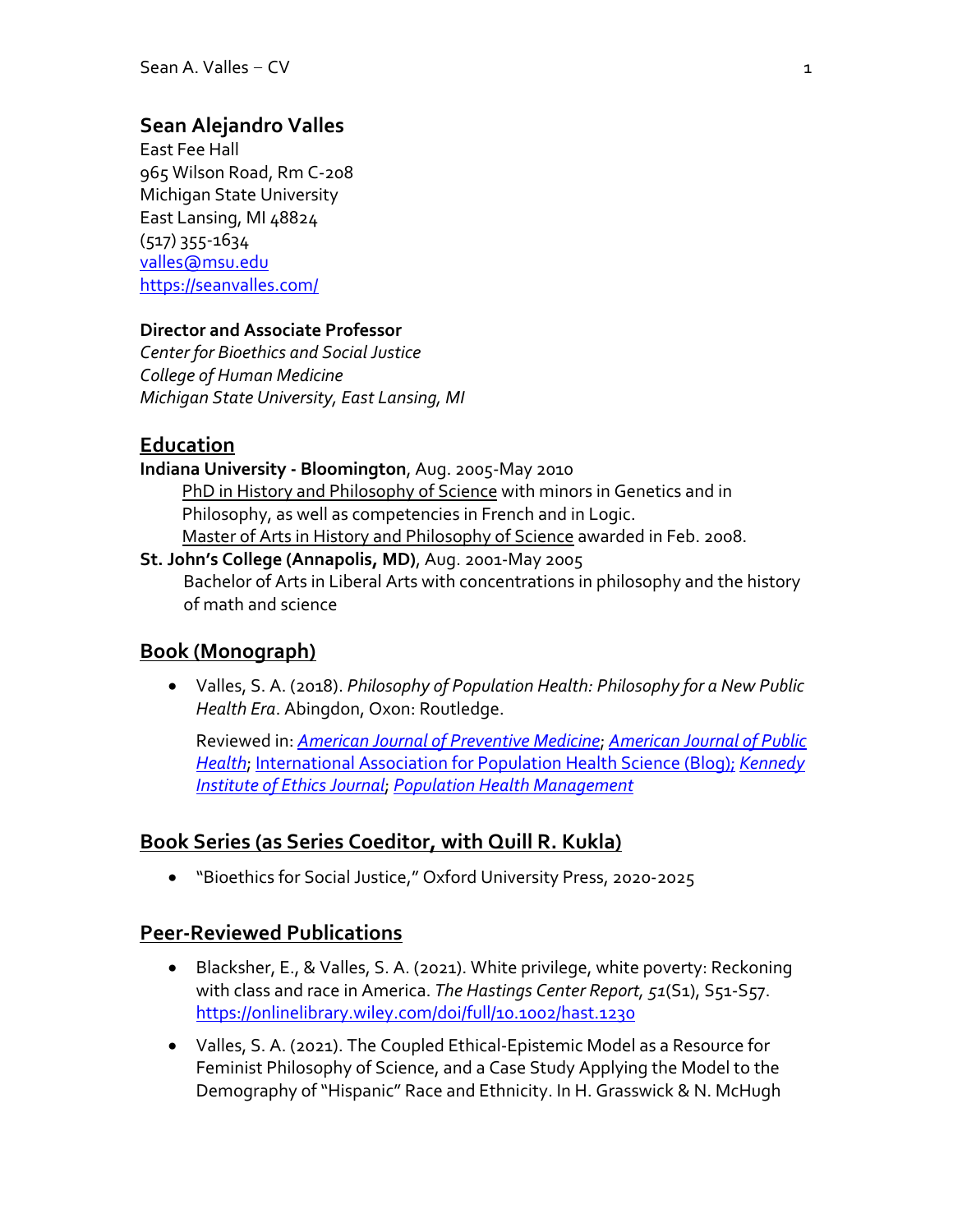(Eds.), *Making the Case: Feminist and Critical Race Theorists Investigate Case Studies*. Albany: SUNY Press.

- Valles, S. A. (2020). The predictable inequities of COVID-19 in the US: Fundamental causes and broken institutions. *Kennedy Institute of Ethics Journal, 369*(8251), m205. Retrieved from https://kiej.georgetown.edu/predictableinequities-covid-19-special-issue/
- Valles, S. A. (2020). Philosophy of Biomedicine. In E. N. Zalta (Ed.), *Stanford Encyclopedia of Philosophy*: Metaphysics Research Lab, Stanford University. https://plato.stanford.edu/entries/biomedicine/
- Kaplan, J. M. and **Valles, S. A.** (2019) Reflecting on What Philosophy of Epidemiology Is and Does, as the Field Comes into its Own: Introduction to the Special Issue on Philosophy of Epidemiology. *Synthese*. Online First. https://doi.org/10.1007/s11229-019-02252-3
- Valles, S. A. (2019). A pluralistic and socially responsible philosophy of epidemiology field should actively engage with social determinants of health and health disparities. *Synthese*. https://doi.org/10.1007/s11229-019-02161-5
- **Valles, S. A.,** Piso, Z., O'Rourke, M. (2019). Coupled Ethical-Epistemic Analysis as a Tool for Environmental Science. *Ethics, Policy & Environment*. 22 (3) 267-286
- **Valles, S. A.,** Luckie, D. B., Montgomery, G. M., Simmons, E. H., Sweeder, R. D., & Zeleke, A. (2016). Updating the Two Cultures: How structures can promote interdisciplinary cultures. *Change: The Magazine of Higher Learning,* 48 (6), 28- 35.
- Valles, S. A. (2016) Race in Medicine. In *The Routledge Companion to Philosophy of Medicine*, edited by M. Solomon, J. R. Simon and H. Kincaid. New York: Routledge.
- Hall, T. E., Engebretson, J., O'Rourke, M., Piso, Z., Whyte, K., & **Valles, S** (2016) The Need for Social Ethics in Interdisciplinary Environmental Science Graduate Programs: Results from a Nation-Wide Survey in the United States. Science and Engineering Ethics, 23 (2), 565-588.
- Valles, S. A. (2016) The Challenges of Choosing and Explaining a Phenomenon in Epidemiological Research on the "Hispanic Paradox". *Theoretical Medicine and Bioethics*. 37 (2), 129-148.
- Normandin, S. and **Valles, S. A.** (2015) How a Network of Conservationists and Population Control Activists Created the Contemporary US Anti-Immigration Movement. *Endeavour*, 39 (2), 95-105.
- Valles, S. A. (2015) Bioethics and the Framing of Climate Change's Health Risks. *Bioethics*, 29(5), 334-341.
- Katikireddi, S. V. and **Valles, S. A.** (2015) Coupled Ethical–Epistemic Analysis of Public Health Research and Practice: Categorizing Variables to Improve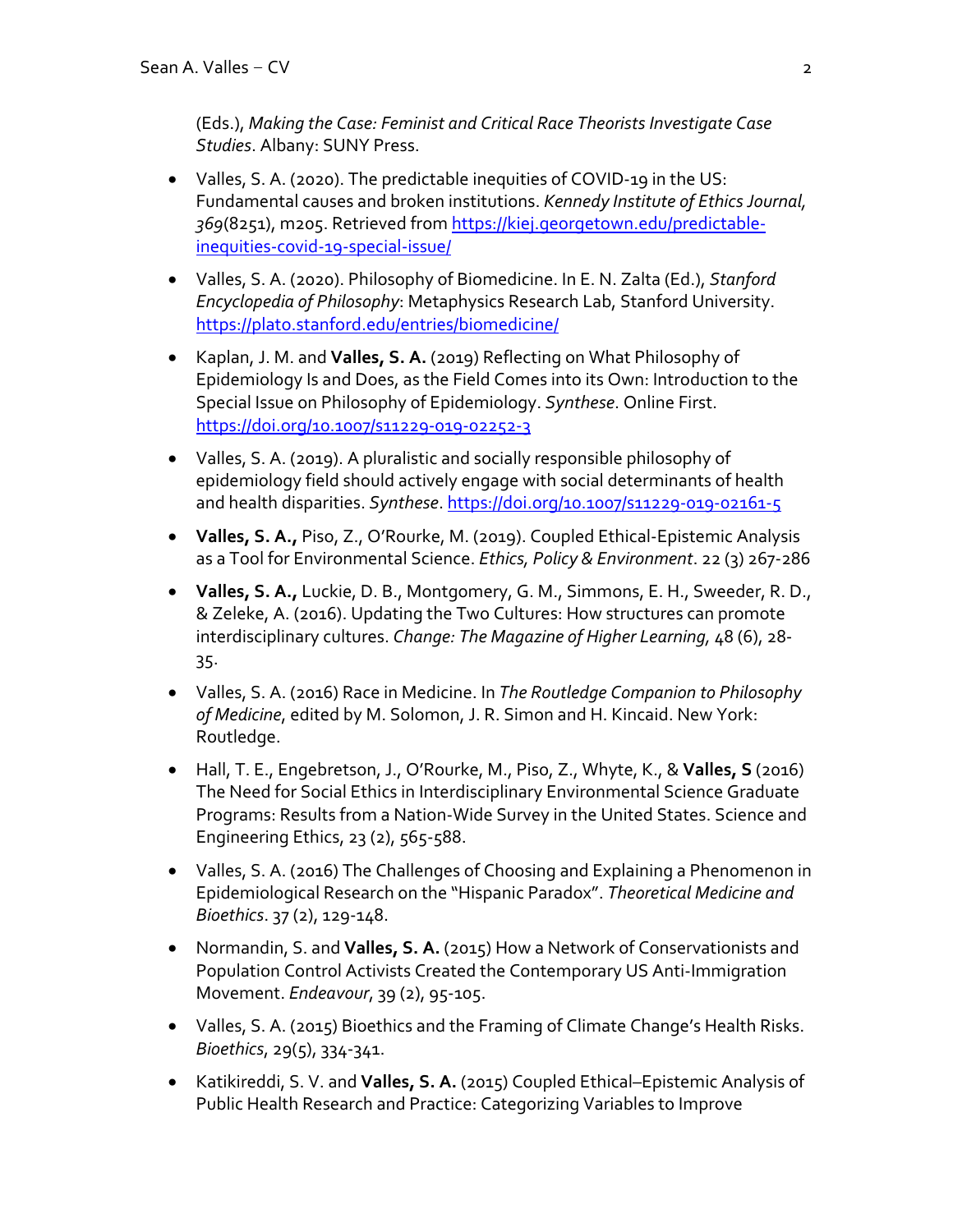Population Health and Equity, *American Journal of Public Health*, 105 (1), e36 e42.

- **Valles, S. A.**, Bhopal, R. S., Aspinall, P. J. (2015) Census Categories for Mixed Race and Mixed Ethnicity: Impacts on Data Collection and Analysis in the US, UK and NZ. *Public Health*, 129 (3), 266-270.
- Valles, S. A. (2013) Validity and Utility in Biological Traits. *Biological Theory*, 8(1), 93-102.
- Valles, S. A. (2012a) Heterogeneity of Risk within Racial Groups, a Challenge for Public Health Programs. *Preventive Medicine*, 55(5), 405-408.
- Valles, S. A. (2012b) Should Direct to Consumer Personalized Genomic Medicine Remain Unregulated? A Rebuttal of the Defenses. *Perspectives in Biology and Medicine*, 55(2), 250-265.
- Valles, S. A. (2012c) Evolutionary Medicine at Twenty: Rethinking Adaptationism and Disease. *Biology and Philosophy*, 27(2), 241-261.
- Valles, S. A. (2012d) Lionel Penrose and the Concept of Normal Variation in Human Intelligence. *Studies in History and Philosophy of Biological and Biomedical Sciences*, 43(1), 231-289.
- Valles, S. A. (2010) The Mystery of the Mystery of Common Genetic Diseases. *Biology and Philosophy*, 25(2), 183-201.

# **Other Publications**

- Valles, S. A. (2020). The dynamics of public health responsibility: A commentary on "Public health and precarity" by Michael D. Doan and Ami Harbin. *IJFAB: International Journal of Feminist Approaches to Bioethics, 13*(2), 135-140.
- O'Rourke, M, Hall, TE, Boll, J, Cosens, B, Dietz, T, Engebretson, J, Goralnik, L, Piso, Z, **Valles, SA**, Whyte, K. (2018). A Dialogue-Based Curriculum for Interdisciplinary Environmental Science. http://eese.msu.edu
- Valles, SA (2017) Some comments about being a philosopher of color and the reasons I didn't write a (real) paper for this (seemingly) ideal venue for my work. *Kennedy Institute of Ethics Journal* (online supplement).
- Valles, SA (2015) Judging Culpability in Dwyer's Climate Change "Gaia Commission": A Response to Dwyer. BioéthiqueOnline, 4(22), 1-2.
- Valles SA (2013). Review of Scientific Method in Brief. *History and Philosophy of the Life Sciences, 35*(3): 478-479.
- Valles SA (2013). Women's Health Through an Evolutionary Lens. *Evolution, 67*(10): 3075-3076.

# **Grants**

• \$8,000, Lyman Briggs College Trajectory Fund, Jan. 2017-Dec. 2017, "Book Manuscript Completion: Philosophy of Population Health Science"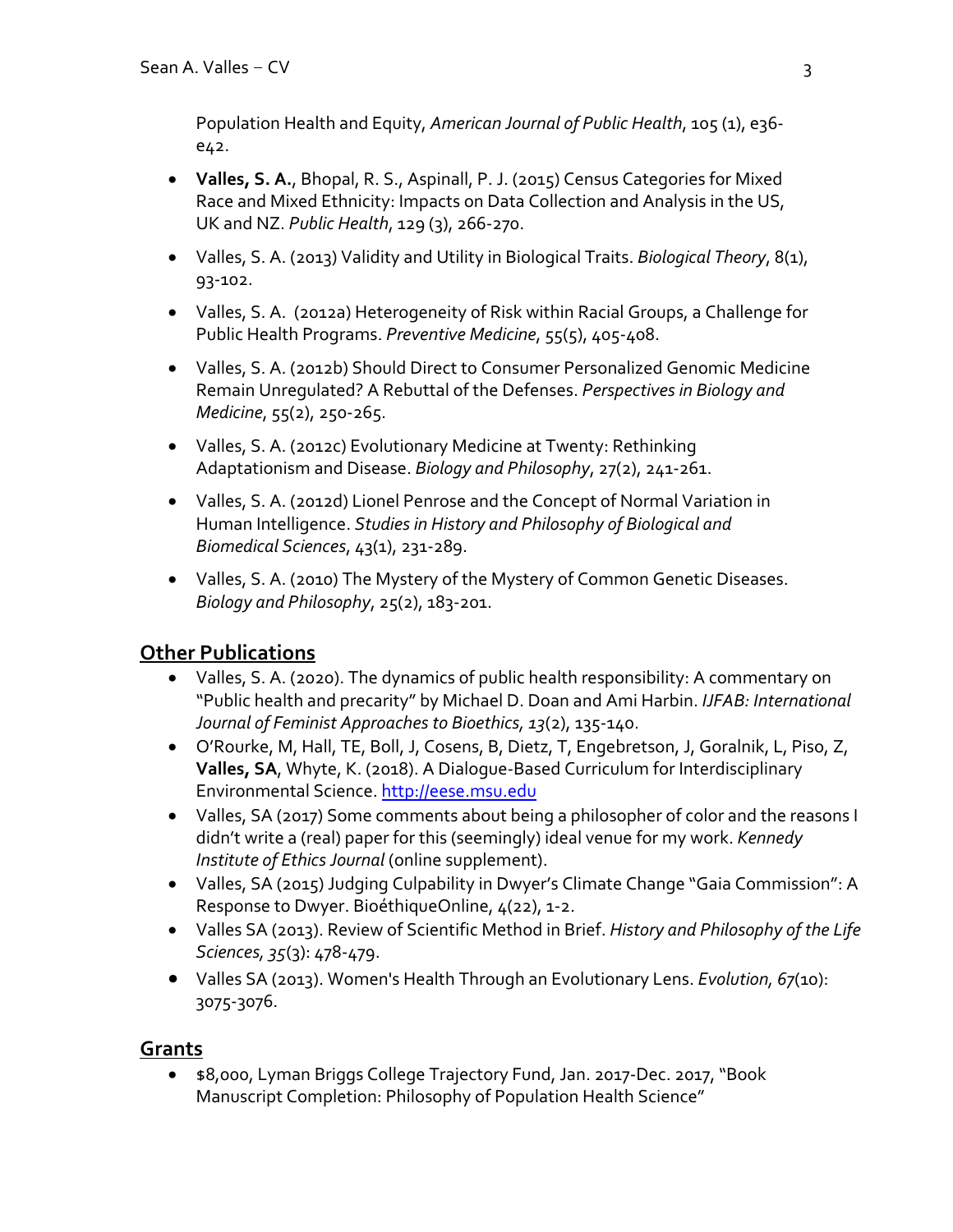- $\bullet$  \$649,279, April 2016-March 2021, NSF Award #1564745, Division of Undergraduate Education, "Scholarship Program for Retaining, Inspiring, and eNabling Graduates (SPRING): Implementation and Assessment of its Impact on Retention and Graduation Rates"
	- o PI Ryan Sweeder, co-PI **Sean Valles**, co-PI Mark Largent, co-PI Richard Shipman, co-PI Samantha Cass
- \$6,830, Jan. 2015 Sep. 2017, Interdisciplinary Team Building Initiative, Internal MSU Grant, "Testing Communication Tactics for Overcoming Skepticism"
	- o PI: **Sean Valles** Co-PIs: Kevin Elliott, Mark Largent and Aaron McCright
- \$10,000, Dec. 2014 Dec. 2015, Science and Society @ State Collaborative Grant, Internal MSU Grant, "Interdisciplinary-Based Education Research"
	- o Awardees: Peter White, Vashti Sawtelle, Rebecca Lahr, **Sean Valles**, Sara Fingal and Heng Wang
- \$196,759, Sep. 2013 Aug. 2016, NSF Award #1338614, Division of Social and Economic Sciences, Ethics Education in Science and Engineering, "Collaborative Research: Values and Policy in Interdisciplinary Environmental Science: A Dialogue-based Framework for Ethics Education"
	- o PI Michael O'Rourke, co-PI **Sean Valles**, co-PI Kyle Whyte, co-PI Thomas Dietz
	- o Project is synchronized with parallel award (#1338626) to University of Idaho, \$103,241
- \$14,000, 2013-2014 MSU Lilly Teaching Fellowship, "Creating a Humanities Component for a Cohort-Based Program of Quantitative and Integrative Reasoning for Freshmen"

### **Presentations** (" \* " indicates peer-reviewed)

- "For an Anti-Racist Medical Education, Students Must Learn About the Full Range of Racism Varieties, Not Just Interpersonal Bias," King's College London Peter Sowerby Interdisciplinary Workshop, December 2020
	- o Invited
- Panelist: "Putting COVID-19 in its Place," Philosophy of Science Association Public Forum, November, 2020
	- o Invited
- "The Structural Obstacles to Equitable Health in the US, and the Many Types of Expertise It Will Take To Overcome Them," University of Michigan Cellular and Molecular Biology Program, November 2020
	- o Invited, as the Jessica Schwartz Keynote Address
- Panelist: "Uncovering Our Blindspots: The Future of Healthcare," Envision 2020, Princeton, NJ, October 2020
- "Looking toward post-COVID-19 rebuilding: Population health science on what a more resilient health system would look like," St. Louis Area Philosophy of Science Association Annual Meeting, April 2020
	- o Invited
- "Zip codes, genetic codes, and envisioning an equitable culture of health,"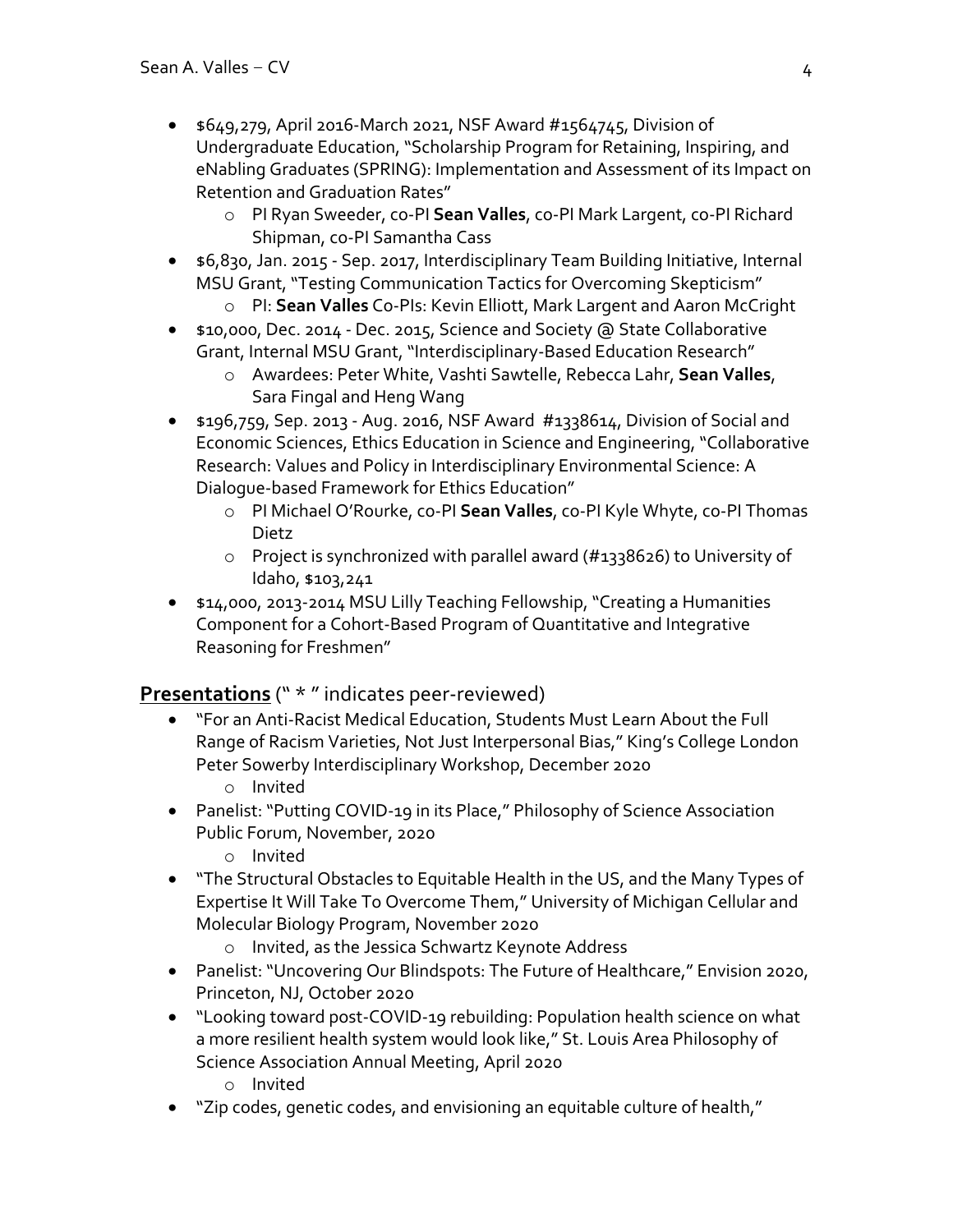Center for Values in Medicine, Science, and Technology, University of Texas at Dallas, February 2020

- o Invited
- "Making sense of the meaning and scope of 'population health,'" Lecture Series of the Graduate Epidemiologists & Biostatisticians at MSU Group, March 2020
- "Advocacy and Practicing Philosophy of Public Health in an Inequitable World," Eastern Michigan University, Ypsilanti, MI, November 2019
	- o Invited
- Workshop/Panel Participant, "Integrating Values into Evidence Based Medicine Workshop," London School of Economics, London, October 2019 o Invited
- Workshop/Panel Participant, "Assessing Ethics Education Assessments," Washington, DC, August 2019
	- o Invited
- "Using Humility and a 'Life course approach' to Understand the Health Effects of Racism, Sexism and Xenophobia," 2<sup>nd</sup> Barcelona Conference of Philosophy of Public Health, June 2019
	- o Invited
- "Humbly Collaborating to Build a Culture of Health," Inaugural Mid/South Philosophy of Science Conference, Lexington, KY, March 2019
	- o Invited Keynote
- "Responding to racial health disparities and racism in public health research and practice: Women's empowerment and other life course strategies," University of Louisville, Louisville, KY, March 2019
	- o Invited
- "New ethical questions about health, medicine and genetics in America," MSU Alumni Association 'Coffee with the Profs', East Lansing, November 2018
	- o Invited
	- o Livestreamed and Archived at: https://alumni.msu.edu/learn/online/livestream-and-videocontent/video-content-details.cfm?id=304
- Workshop/Panel Participant, "How Should the Public Learn? Reconstructing Common Purpose and Civic Innovation for a Democracy in Crisis," Hastings Center, November 2018
	- o Invited
- \*"Race concepts are a cause of, and solution to, the health effects of racism," Philosophy of Science Association, Seattle, November 2018
- \*"Philosophy and Prevention: The Future is Key," American Society for Bioethics and Humanities, Los Angeles, October 2018
- "Decentering medicine and healthcare in philosophy of health science," University of Cincinnati Philosophy of Biology Workshop, October 2018
	- o Invited
- "Epistemic Humility as the Foundation for Population Health Science," Philosophy of Medicine Meets Social Epistemology Conference, Hanover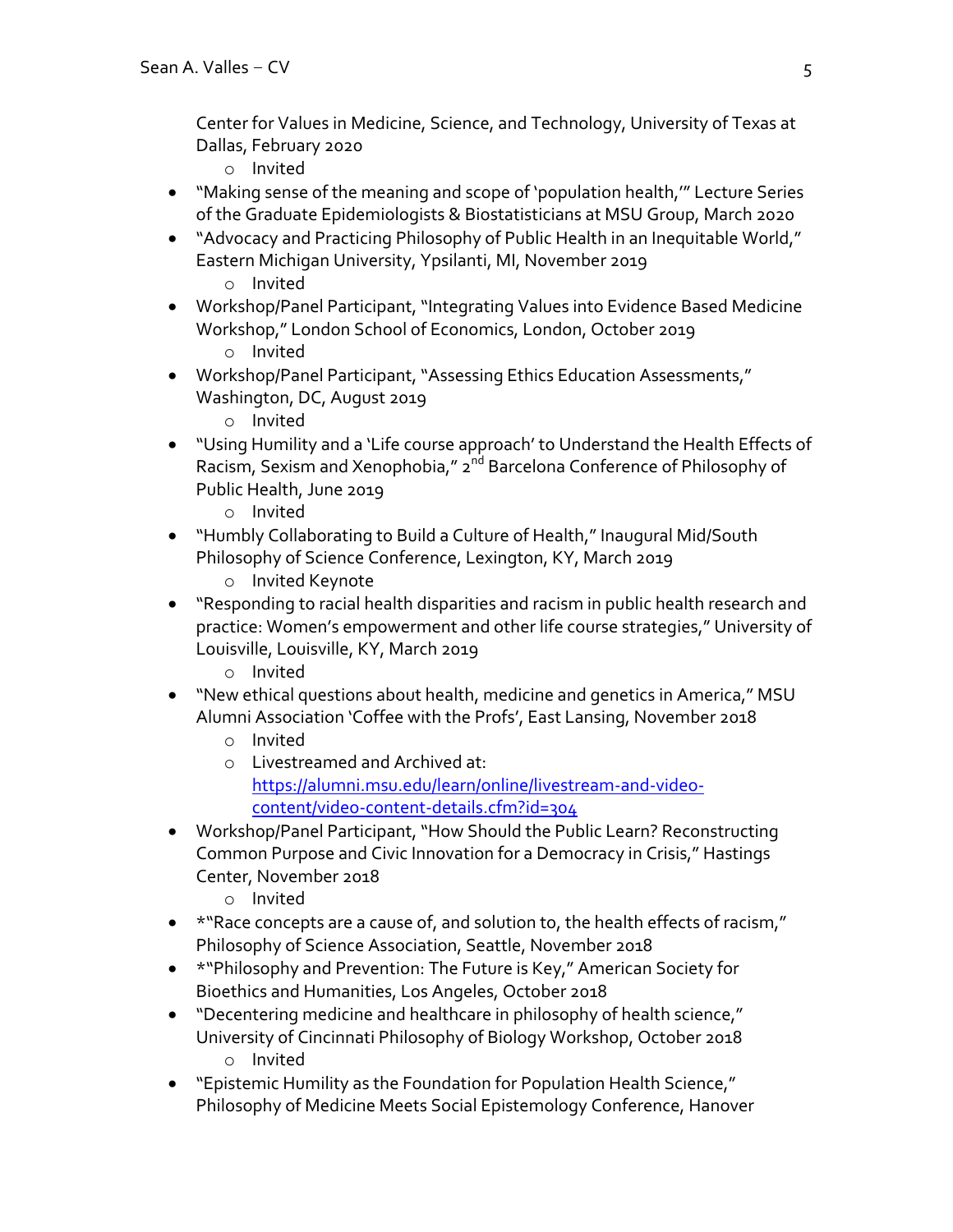Germany, June 2018

- o Invited Keynote
- "Person-centered health and population health," Persons and Populations: Historical and Philosophical and Perspectives Conference, Toronto, April 2018
	- o Invited
- "Doing Socially Relevant Philosophy of Public Health: Lessons from Population Health Science," American Philosophical Association—Central Division, Chicago, February 2018
	- o Invited Symposium Speaker
- \*"Overcoming the public health 'boundary problem' for climate health action," American Public Health Association, Atlanta, Georgia, November 2017
- "Population Health Thinking and Life Course Thinking," Diversity in Philosophy Conference, Massey University, Albany, New Zealand, August 2017 o Invited
- \*"Linking Individual Health and Population Health with a Life Course Concept of Health," International Philosophy of Medicine Roundtable, Toronto, Canada, June 2017
- "Navigating Causal Complexity and Tracing 'Fundamental Causes' in Philosophy of Epidemiology," American Philosophical Association—Pacific Division, Seattle, Washington, April 2017
- "Mobilizing 'Population Health' Concepts for #NoDAPL and Social Justice," Wittenberg University Colloquium, Springfield, Ohio, March 2017 o Invited
- "Ethics and Evidence in the 'Population Health Framework' Approach to Racism and Other Social Determinants of Health," MSU Philosophy Colloquium Series, East Lansing, December 2016
- \*"The Narrowing Expert-Layperson Gap in Public Health's New 'Population Health Framework,'" Philosophy of Science Association, Atlanta, November 2016
- \* "We're Mismeasuring Diversity in STEM and Biomedicine: It's Time to Choose More Equitable Race and Ethnicity Variables," Society for Philosophy of Science in Practice, Glassboro, NJ, June 2016
- "The Ethics of CRISPR Genetics: Plus Ça Change, Plus C'est la Même Chose," MSU Bioethics for Breakfast Series, East Lansing, February 2016
- "The Ethics of Race in Medicine," MSU Philosophy Club, East Lansing, November 2015
- "The Challenges of Choosing and Explaining Phenomena in "Hispanic Paradox" Epidemiology," University of Utah Department of Philosophy, Salt Lake City, September 2015
	- o Invited
- \* "Values and Epistemic Risks in the Debate Over Race Concepts' Roles in Medicine," International Philosophy of Medicine Roundtable, Bristol, England, August 2015
- \* "The Risks of Using or Not Using Race Concepts in Medicine," International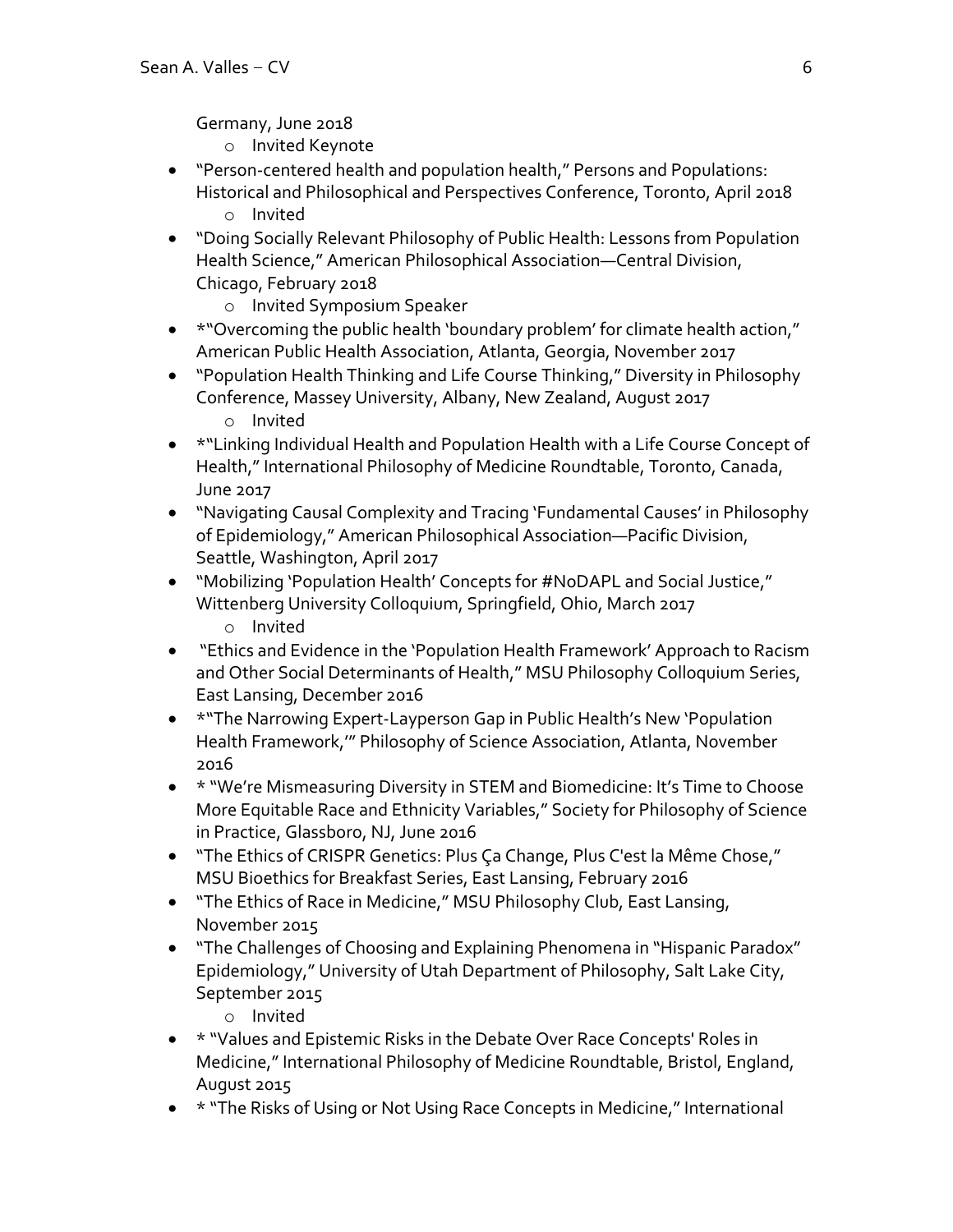Society for the History, Philosophy and Social Studies of Biology Conference, Montréal, July 2015

- \* "Epistemic Risks and the Debate Over Race Concepts' Roles in Medicine," Values in Medicine, Science, and Technology Conference, Dallas, May 2015
- "Coupled Ethical-Epistemic Analysis of Public Health Research and Practice," MSU Philosophy Club, East Lansing, April 2015
- "Panel: A Multidisciplinary Conversation on Race and Science," Race in  $21^{st}$ Century America Conference, East Lansing, April 2015
- "Coupled Ethical-Epistemic Analysis of Blood Bank Policies," MSU Bioethics Club, East Lansing, March 2015
- \* "Delimiting a Phenomenon in Studies of the 'Hispanic Paradox,'" American Philosophical Association (Eastern), Philadelphia, December 2014
- \* "A SRPoiSE Case Study: Obstacles to Defining and Explaining the 'Hispanic Paradox,'" Philosophy of Science Association, November 2014
- \* "Preventing Stereotype Threat in a History, Philosophy and Sociology of Science Course for First-year Science Majors," Association for Interdisciplinary Studies, October 2014
	- o Presenter and organizer of panel on inclusivity in education
- \* "A Coupled Ethical-Epistemic Analysis of the US Ban on Blood Donations from 'Men Who Have Sex with Men,'" Consortium for Socially Relevant Philosophy of/in Science and Engineering, Waterloo, Ontario, Canada, June 2014
- Poster Co-Author (not presenter) with Mingcai Zhang, "Pilot Data on a New Curriculum for an Introductory Science Studies Course and on the INQUIRE First-Year Cohort Program," Michigan State University Lilly Program Poster Session, East Lansing, MI, April 2014
- "Race is Not Always Useful and Not Always Useless in Biomedical Research," The Race Debates: From Philosophy to Biomedical Research, San Francisco, CA, April 2014
	- o Invited presentation, funded by NSF grant
	- o Recorded and available online (beginning at minute 22:24): https://media.usfca.edu/app/sites/index.aspx?destinationID=22WblQj2n E6nMgDHVZYgxg&contentID=cmQfB\_EqLE2v\_Wj8fRKkVQ&pageIndex =1&pageSize=10
- "'What Unites Us / What Divides Us': Race," Panel Presentation, Honors College Sharper Focus / Wider Lens Series, Michigan State University, East Lansing, Apr. 2014
	- o Invited presentation
- \* "The 'Lumping' vs. 'Splitting' Problem in Studies of the Hispanic Paradox," International Philosophy of Medicine Roundtable, New York City, November, 2013
- "A Brief Introduction to Medical Ethics," American Medical Student Association (MSU Chapter)," East Lansing, MI, Nov. 2013
- \* "Untangling Fitness, Well-Being and Health in a Multidisciplinary Evolutionary Biology Collaborative Project," Biennial Meeting of the Society for Philosophy of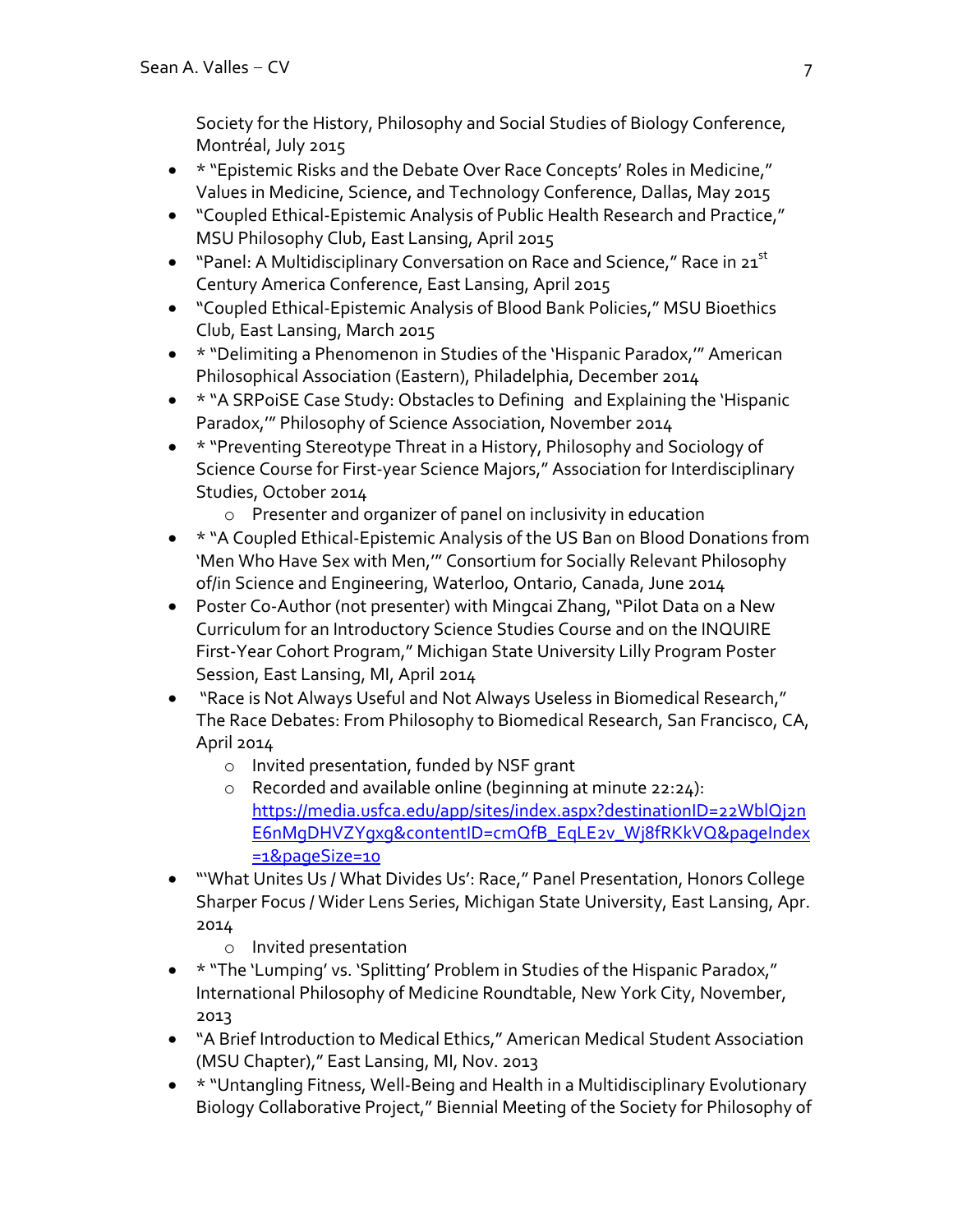Science in Practice, Toronto, Canada, June, 2013

- "Transatlantic Observation on Mixed Race and Mixed Ethnicity Concepts," University of Edinburgh Centre for Population Health Sciences, May, 2013
	- o Invited presentation
- "Lumping vs. Splitting in the Use of Racial and Ethnic Categories: The Problem of Heterogeneity of Risk," REACH Community Health Center workshop, Glasgow, Scotland, May 2013
	- o Invited presentation
	- o Outreach presentation for a mixed government, academic and nonprofit workers, hosted by non-profit organization
- "When Racial and Ethnic Categories Conceal Heterogeneity of Risk: Ethical and Evidentiary Dimensions," University of Edinburgh Centre for Population Health Sciences, Edinburgh, UK April, 2013
	- o Invited presentation
- \* (With Sebastian Normandin) "Population, Immigration Restriction and Reproductive Rights in the Post-Eugenics US," Midwest Junto for the History of Science, Notre Dame, IN, April 2013
	- o 50%-50% distribution of writing and presentation duties
- "A Brief Introduction to Medical Ethics," MSU Chapter of American Medical Student Association, April 2013
- "Teaching Socially Relevant Philosophy of Science," Socially Relevant Philosophy of/in Science Workshop, Pennsylvania State University, State College, PA, March 2013
	- o Invited presentation
- "Teaching Scientific Reasoning," MSU Lyman Briggs College seminar for visiting scholars from University of Duhok, Iraq, East Lansing, MI, March 2013
- "Socially Relevant Philosophy of Medicine," Socially Relevant Philosophy of Science Workshop, MSU, East Lansing, MI, October, 2012
- "Two Types of Mismatch: Fitness and Well-Being," National Evolutionary Synthesis Center Workshop: Evolutionary Mismatch, Durham, NC, October, 2012
	- o Invited participant in interdisciplinary meeting
- \* (With Sebastian Normandin) "Population, Paleoconservatism, and Paternalism: Reproductive Rights and Immigration Restriction in the Post-Eugenics U.S.," Western Michigan University Medical Humanities Conference, Kalamazoo, MI, September 2012
	- o 50%-50% distribution of writing and presentation duties
- \* "Race as Risk in Public Health Programs," Science-Policy Interactions and Social Values Conference, Dallas, TX, March, 2012
- \* "Narrow Evolutionary Biology and Dubious Clinical Medicine in Evolutionary Medicine," International Philosophy of Medicine Roundtable, San Sebastián, Spain, November, 2011
- "Keynote Address: Academic Habits and the Danger of Aimless Success," National Society of Collegiate Scholars Induction Ceremony (MSU Chapter),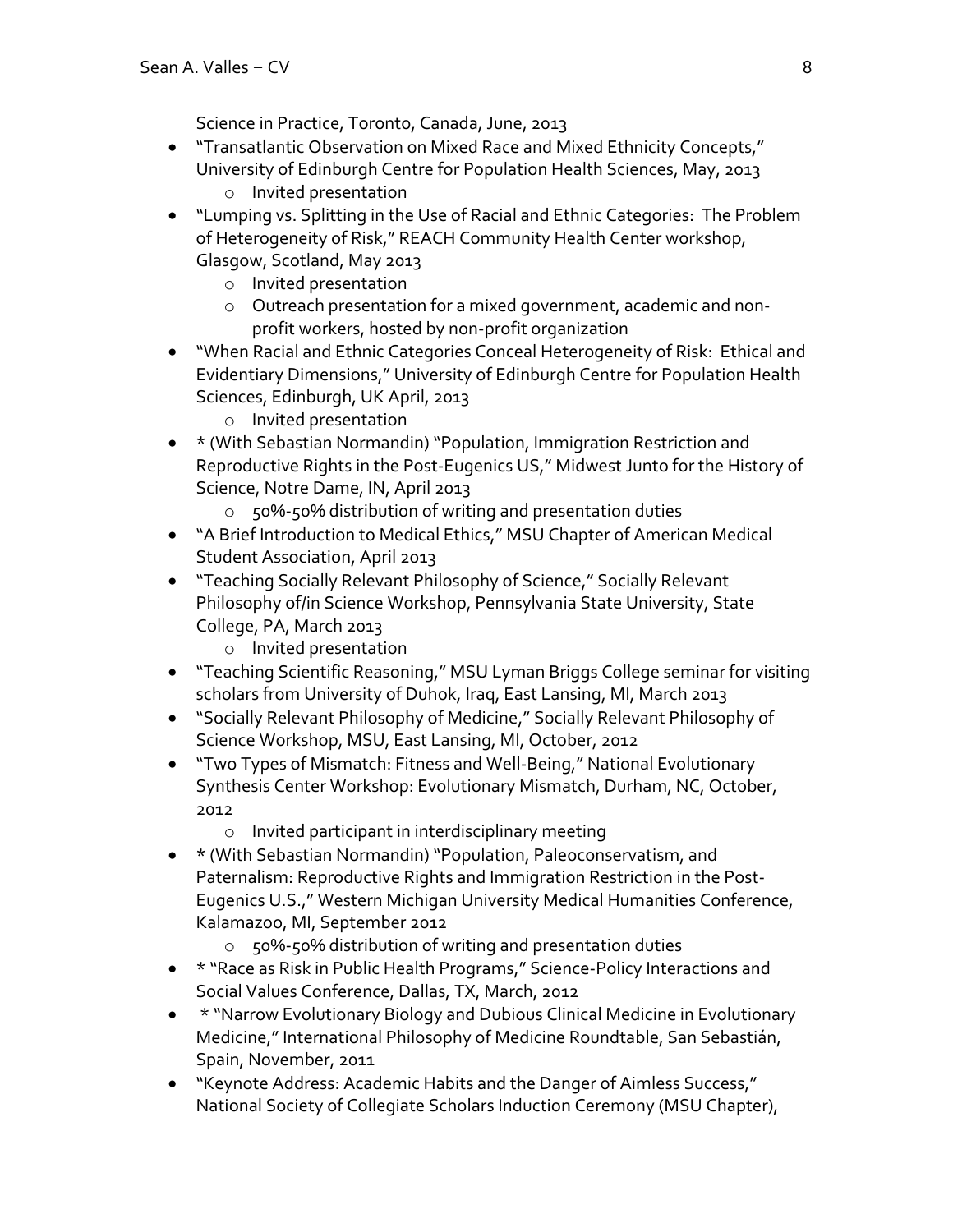East Lansing, October, 2011

- \* "Navigating the Epistemic Challenges to Personalized Genomic Medicine," International Society for the History, Philosophy and Social Studies of Biology Conference, Salt Lake City, UT, July 2011
- \* "Not All Interdisciplinary Philosophy Helps Justify Philosophy's Relevance: Lessons from Philosophy of Biology," New Practices of Philosophy Conference, in Denton, Texas, March 2011.
- "The Strangely Stubborn and Subtly Stigmatizing Search for Health Effects in Genetic Disease Gene Carriers," Center for Ethics and Humanities in the Life Sciences, Michigan State College of Human Medicine, East Lansing, January, 2011
	- o Invited presentation, publicly broadcast via live and archived webcast
- "Keynote Address: Habits Make the Student, an Aristotelian Perspective," National Society of Collegiate Scholars Induction Ceremony (MSU Chapter), East Lansing, October, 2010
	- o Outreach presentation for an audience of undergraduate students and their parents.
- \* "Lionel Penrose: Challenging Eugenics by Rethinking Disease," Society for the History of Medicine and Science, Louisville, KY, March 2010
- "Redefining Mental Defect: Lionel Penrose's Defense of Human Variation," Indiana University "Evolution, Diversity and Change," Workshop, Bloomington, IN, September 2009
- "Eugenics Methodology: The Powers and Limitations of Human Population Manipulation", Midwest Crossroads AGEP/LSAMP Conference, Indianapolis, IN, November, 2006

## **Advising and Consulting for Non-Profit Groups and Government Agencies**

- Advisor (unpaid) (2019- ), Interfaith Public Health Network
- Task Force Member (unpaid) (2019- ), Alberta Health Services Ministry, "Population Health Needs Framework for Service Planning"

### **External Peer Reviewing**

- American Geophysical Union Books, Wiley (as chapter reviewer)
- *American Journal of Public Health*
- *Biology and Philosophy*
- *BioScience*
- *BMC Medical Ethics*
- Cambridge University Press (as book proposal reviewer)
- *Critical Public Health*
- *Dutch Research Council*
- *Endeavour*
- *Erkenntnis*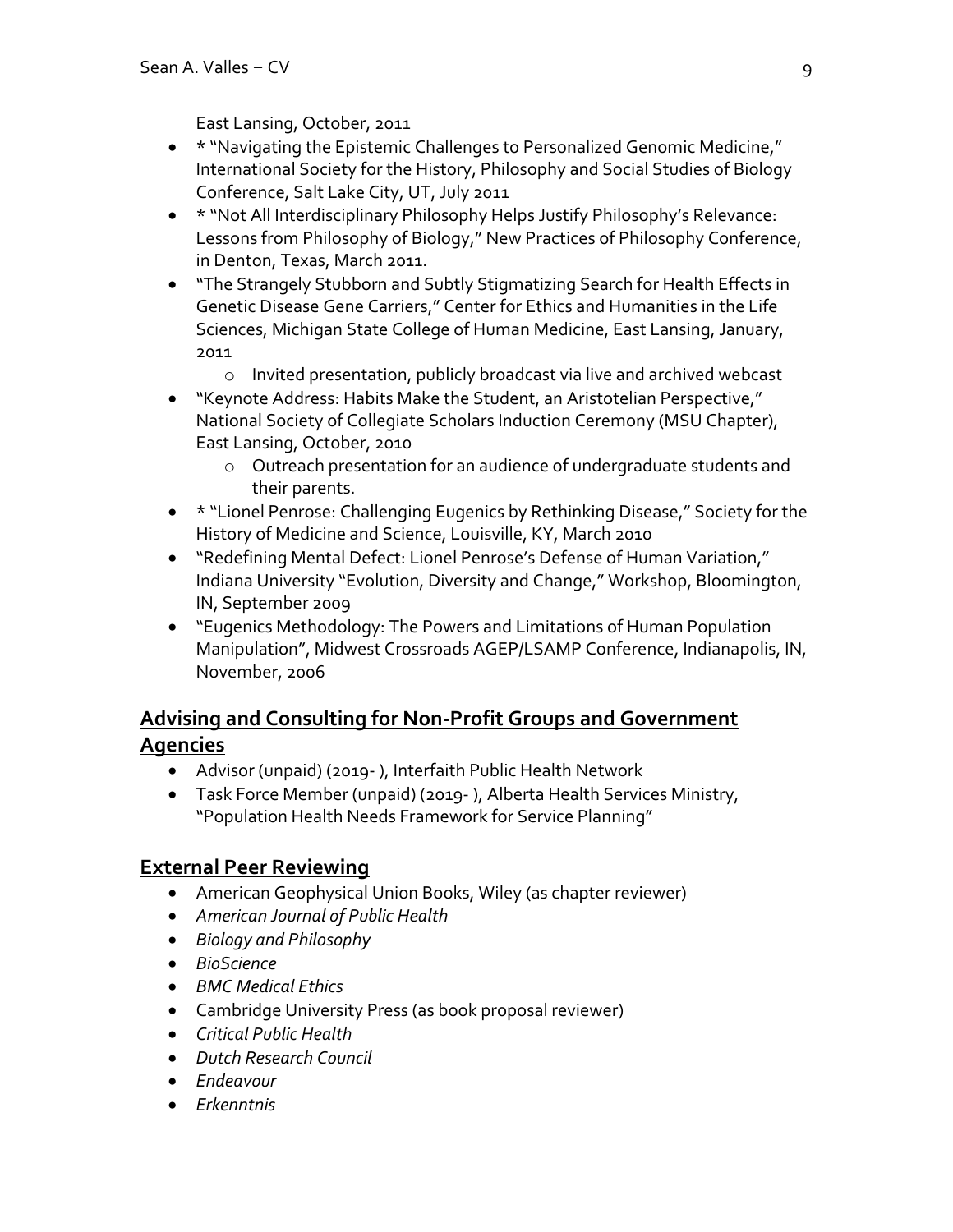- *European Journal for Philosophy of Science*
- *Hypatia*
- International Symposium on Ethics in Engineering, Science, and Technology (as Conference Proceedings Reviewer)
- *Kennedy Institute of Ethics Journal*
- *The Lancet*
- *Medical Humanities*
- National Science Foundation
- Oxford University Press
- *Philosophy and Theory in Biology*
- *Philosophy Compass*
- *Sage Open* (as guest editor for an article)
- Springer (as book manuscript reviewer and book proposal reviewer)
- *Studies in History and Philosophy of Biological and Biomedical Sciences*
- *Synthese*
- *Tapuya: Latin American Science, Technology and Society*

### **Awards and Honors**

- Lyman Briggs College Nominee for MSU Alumni Club of Mid-Michigan Quality in Undergraduate Teaching Award, 2018
- MSU Teacher Scholar Award, 2016
- Lyman Brigg College Nominee for MSU Teacher Scholar Award: 2013, 2014, 2015
- Lyman Briggs College Faculty Award, 2014
- Awarded the 2010 Victor E. Thoren Fellowship by the Indiana University History and Philosophy of Science Department.
- Awarded a 2005 National Science Foundation AGEP Fellowship for underrepresented minorities in the sciences

### **"Writing and Multimedia for a General Audience**

- "We Need Healthier Schools, and Student Activists Are Stepping Up," for the MSU Bioethics in the News blog series, November, 2019
	- o https://msubioethics.com/2019/11/14/healthier-schools-studentactivists-valles/
- "A ray of light for feminist bioethics: the growing field of population health science is feminist science," for the blog of the International Journal of Feminist Approaches to Bioethics, July 2019
	- o https://www.ijfab.org/blog/2019/07/a-ray-of-light-for-feminist-bioethicsthe-growing-field-of-population-health-science-is-feminist-science/
- "Recognizing Menstrual Supplies as Basic Health Necessities: The Bioethics of #FreePeriods," for the MSU Bioethics in the News blog series, November, 2018
	- o https://msubioethics.com/2018/11/01/menstrual-supplies-as-basic-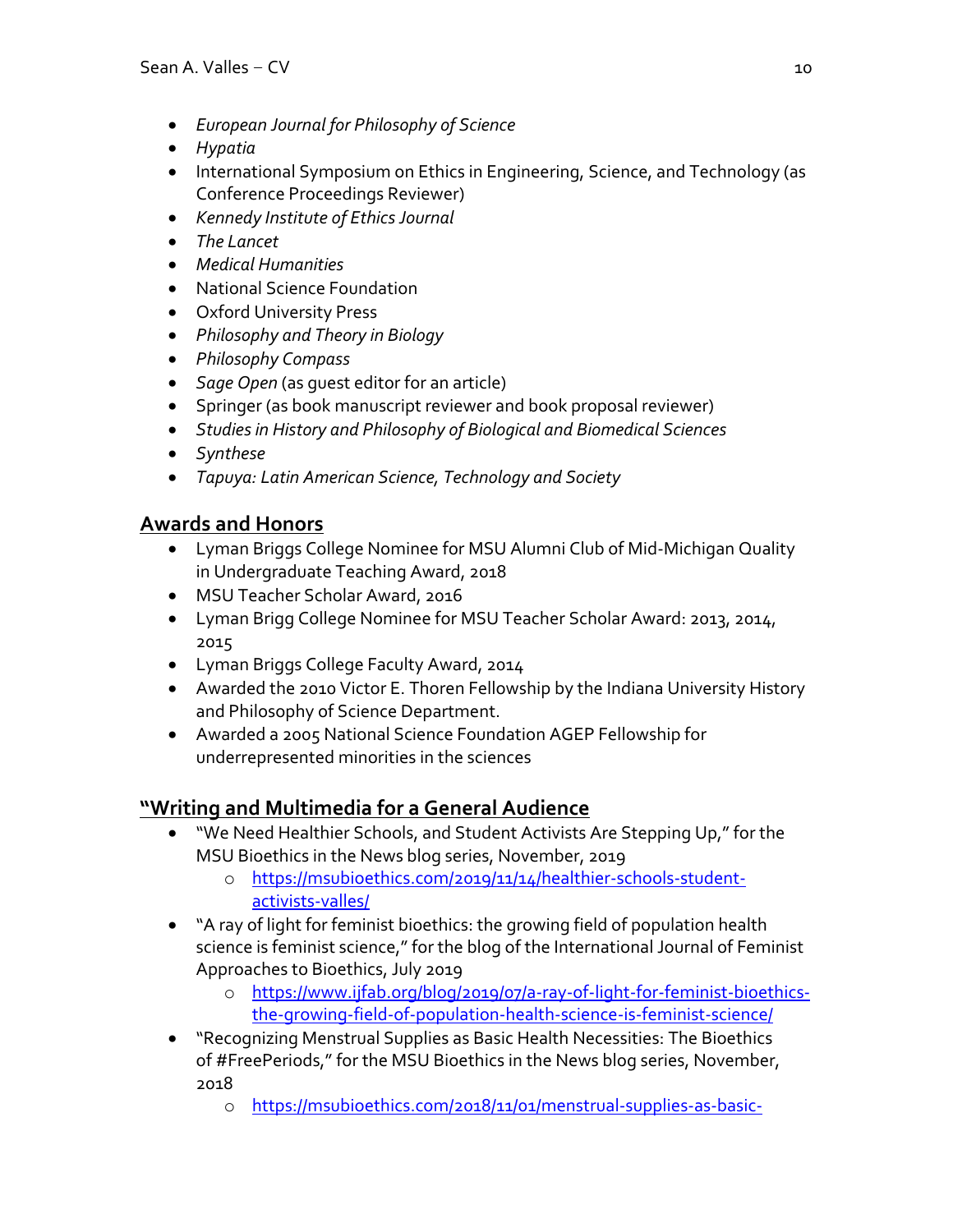health-necessities-bioethics-of-freeperiods/

- "A Culture of Humility for a Culture of Health," lecture for TEDxMSU, April, 2018 o https://www.youtube.com/watch?v=OHYWhWcTq9I
- "Politics and the Other Lead Poisoning," for the MSU Bioethics in the News blog series, November, 2016
	- o https://msubioethics.com/2016/11/17/public-health-ethics-of-gunviolence/
- "Don't Call Them 'Kids,'" for Inside Higher Ed, June, 2014
	- o Republished by Slate.com as "Hey Professors, Quit Calling Your Students "Kids": It's Demeaning and Encourages Childish Behavior," June, 2014
	- o https://www.insidehighered.com/views/2014/06/17/essay-criticizes-wayprofessors-call-their-students-kids
	- o http://www.slate.com/articles/life/inside\_higher\_ed/2014/06/professors\_ should\_stop\_calling\_college\_undergraduate\_students\_kids\_it\_s.html
- "Climate Change and Medical Risk," for the MSU Bioethics in the News blog series, October, 2013
	- o http://msubioethics.com/2013/10/25/climate-change-and-medical-risk/

# **Professional Affiliations and Service**

- Judging Panel Member (2020), Australasian Association of Philosophy Prize for Innovation in Inclusive Curricula
- Member (2019- ), Organizing Committee of the Philosophy of Medicine Roundtable
- Co-editor (2019- ), Blog, Interdisciplinary Association for Population Health Science
- Member (2019- ), Committee on Inclusivity and Future of the Women's Caucus Project, Women's Caucus of the Philosophy of Science Association
- Governing Board (Elected, Jan. 2019-Dec. 2022), Philosophy of Science Association
- Member (2019-2020), Membership Committee, Interdisciplinary Association for Population Health Science
- Co-leader (2019-2020), Local Organizing Committee for the biennial conference of the Society for Philosophy of Science in Practice (cancelled due to COVID-19)
- Invited project member (November 2018- ), Hastings Center, "How Should the Public Learn? Reconstructing Common Purpose and Civic Innovation for a Democracy in Crisis"
- Committee Member (July 2018-June 2021), American Philosophical Association Committee on Public Philosophy
- Special Issue Guest Co-Editor with Jonathan Kaplan (2017-2019), *Synthese*, "Philosophy of Epidemiology"
- Reviews Editor (2017-2020), *Studies in History and Philosophy of Science Part C: Studies in History and Philosophy of Biological and Biomedical Sciences*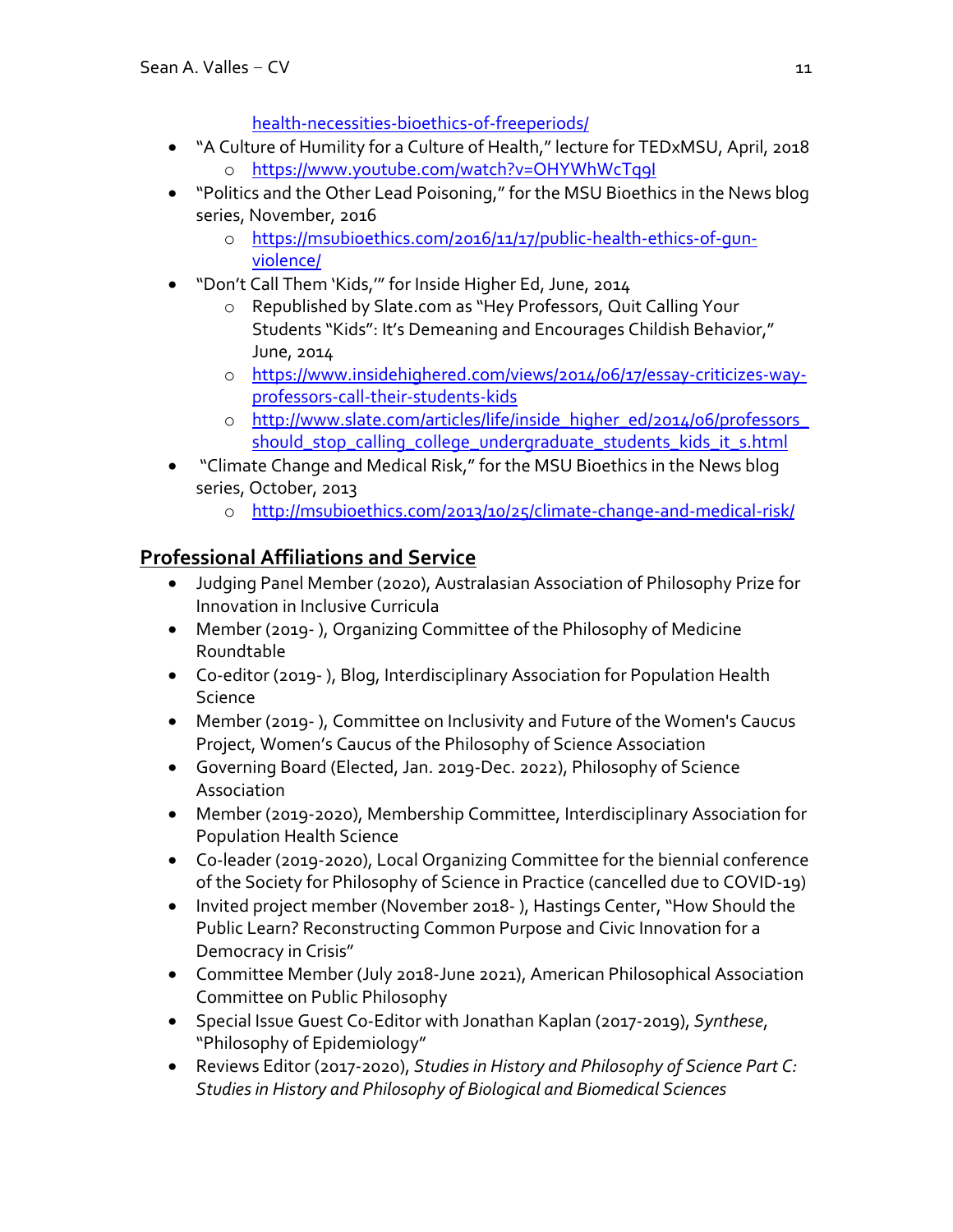- Chair of Communications Committee (2017-2019), International Society for History, Philosophy, and Social Studies of Biology
- Co-Chair (2017-2019), Philosophy of Science Association-History of Science Society Joint Caucus for Socially Engaged Philosophers and Historians of Science
- Committee Member (2017- ), Outreach and Engagement Committee, Philosophy of Science Association
- Board Member and Co-Founder (2014- ), Consortium for Socially Relevant Philosophy of/in Science and Engineering (http://srpoise.org)
- Awards Committee Member (2016-2017), American Public Health Association (Ethics Section)
- Associate Editor (2015-2017), *BMC Medical Ethics*
- Secretary (Elected, 2015-2017), International Society for History, Philosophy, and Social Studies of Biology
	- o Member ex officio, Executive Committee
	- o Member, Communications Committee
	- o Member, Nominations Committee
- Member, *Interdisciplinary Association for Population Health Science*
- Member/Collaborator, *Edinburgh Migration, Ethnicity and Health Research Group*
- Member, *American Philosophical Association*
- Member, *Society for Philosophy of Science in Practice*
- Member, *International Philosophy of Medicine Roundtable*
- Member, *Philosophy of Science Association*
- Member, *American Public Health Association*

### **Other Service to the Profession**

- Steering committee of the NSF project, Research Coordination Network Steering Committee: Mapping Authorities and Ontologies in Computational and Digital HPS (2017-2019)
- Conference Organizing Committee Member, "Too Much Medicine," Oxford University, January 2016-April 2017
- Invited Mentor, Joint Caucus for Socially Relevant Philosophy and History of Science Mentoring Lunch, Nov. 2016
- Program Committee Member, 2016 joint 3rd Annual Meeting of The Consortium for Socially Relevant Philosophy of/in Science and Engineering and Annual Values in Medicine, Science, and Technology Conference
- Proposal Reviewer, "International Symposium on Ethics in Engineering, Science, and Technology," October 2015-January 2016
- Session Commentator, "Marginal Differences & Performance of Knowledge from the Margins," Knowledge from the Margins: Social Justice and Sustainability, East Lansing, Aug. 2015
- Program Committee Member, "3rd Annual Meeting of SRPoiSE: The Consortium for Socially Relevant Philosophy of/in Science and Engineering and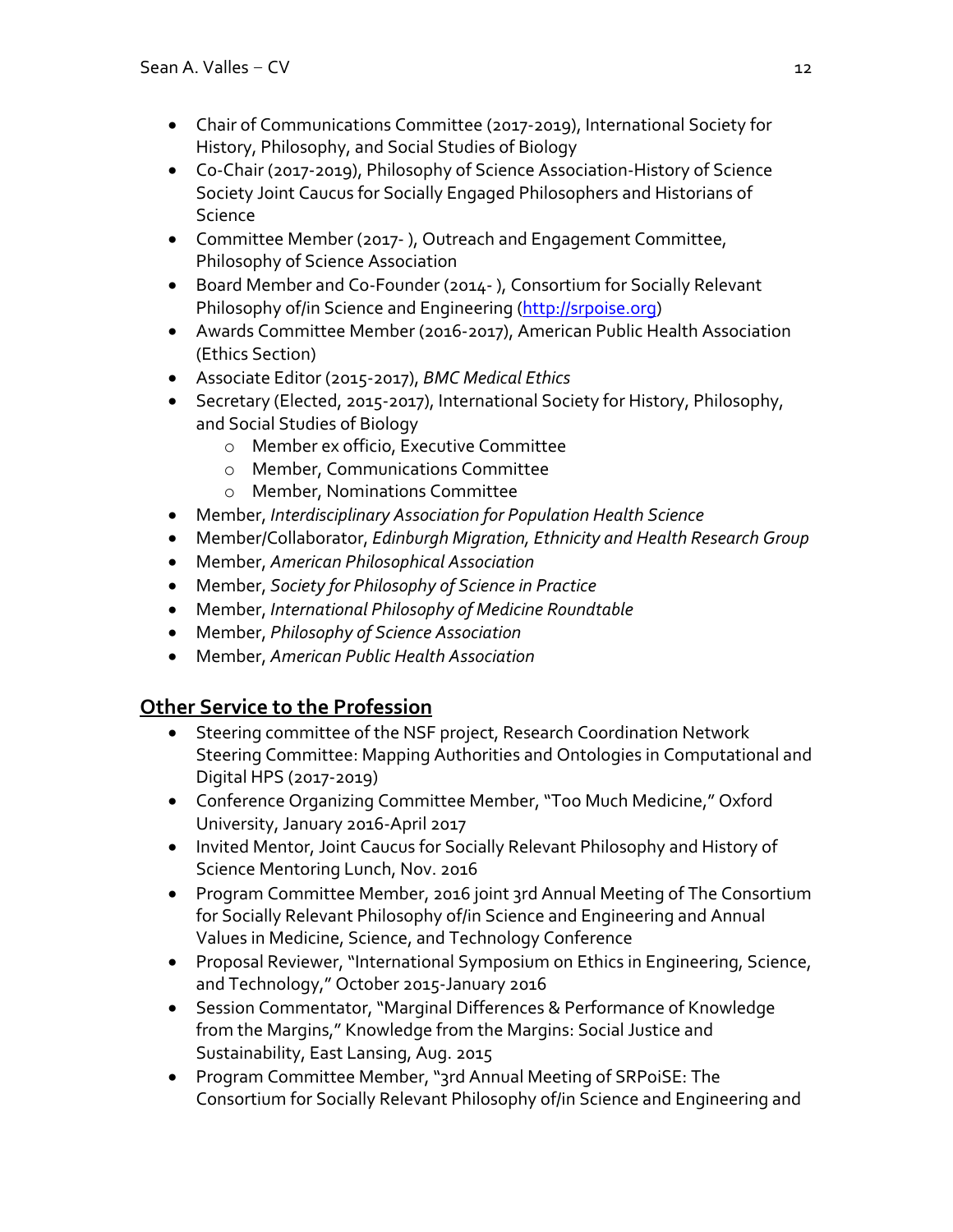the 6th Annual Values in Medicine, Science, and Technology Conference," May 2015-May 2016

- Session Moderator, "Philosophy in Science/Engineering Fields," Annual Meeting of Consortium for Socially-Relevant Philosophy of/in Science and Engineering, Detroit, March 2015
- Organizer of an Interest Group Lunch, "The Relationship between Philosophy of Science and Philosophy of Medicine," at the meeting of the Philosophy of Science Association, Nov. 2014
- Co-author of the constitution of the Consortium for Socially Relevant Philosophy of/in Science and Engineering, 2013
- Session chair, "The Concept of Race: Biological, Cognitive, and Social Perspectives," Philosophy of Science Association, San Diego, Nov. 2012

# **Campus Service**

- Spring 2021- , Member, Advisory of Board of the MSU Center for Interdisciplinarity
- Fall 2020-Spring 2021, Associate Chair and Graduate Director, Michigan State University Department of Philosophy
- Fall 2020-Spring 2021, Member, Advisory Policy committee, Michigan State University Department of Philosophy
- Fall 2020-Spring 2021, Member, College Advisory Committee, MSU College of Arts and Letters
- Fall 2020-Spring 2021, Member, College Graduate Committee, MSU College of Arts and Letters
- 2020, Member, MSU Academic Workgroup in Support of Community Values
- Fall 2018-Spring 2020, Faculty Excellence Advocate (on behalf of MSU Provost's Office), Lyman Briggs College
- Fall 2017-Spring 2018 "Dean of Lyman Briggs College" search committee chair
- Fall 2017-Spring 2018 "Environmental History" search committee chair
- Fall 2017-Summer 2020, Director of Michigan State University Science and Society @ State Internal Grant Program
- Fall 2017 "Center for Interdisciplinarity Managing Director" search committee member
- Summer-Fall 2016, co-leader of curriculum redesign for the MSU Bioethics and Humanities undergraduate minor
- Fall 2015-Spring 2016, Chair, Course Evaluation Revision Committee (Department of Philosophy)
- Fall 2012-Spring 2016; Fall 2017-Spring 2020, Placement Co-Director for Philosophy Department
- Fall 2015- Spring 2018, Elected Member, Briggs Advisory Council
- Fall 2015-Spring 2016, "Philosophy of Science," search committee member
- Fall 2014-Present, Member of MSU Honors College Assessment Working Group
- Fall 2014-2017, Advisory Board Member of Michigan State University Science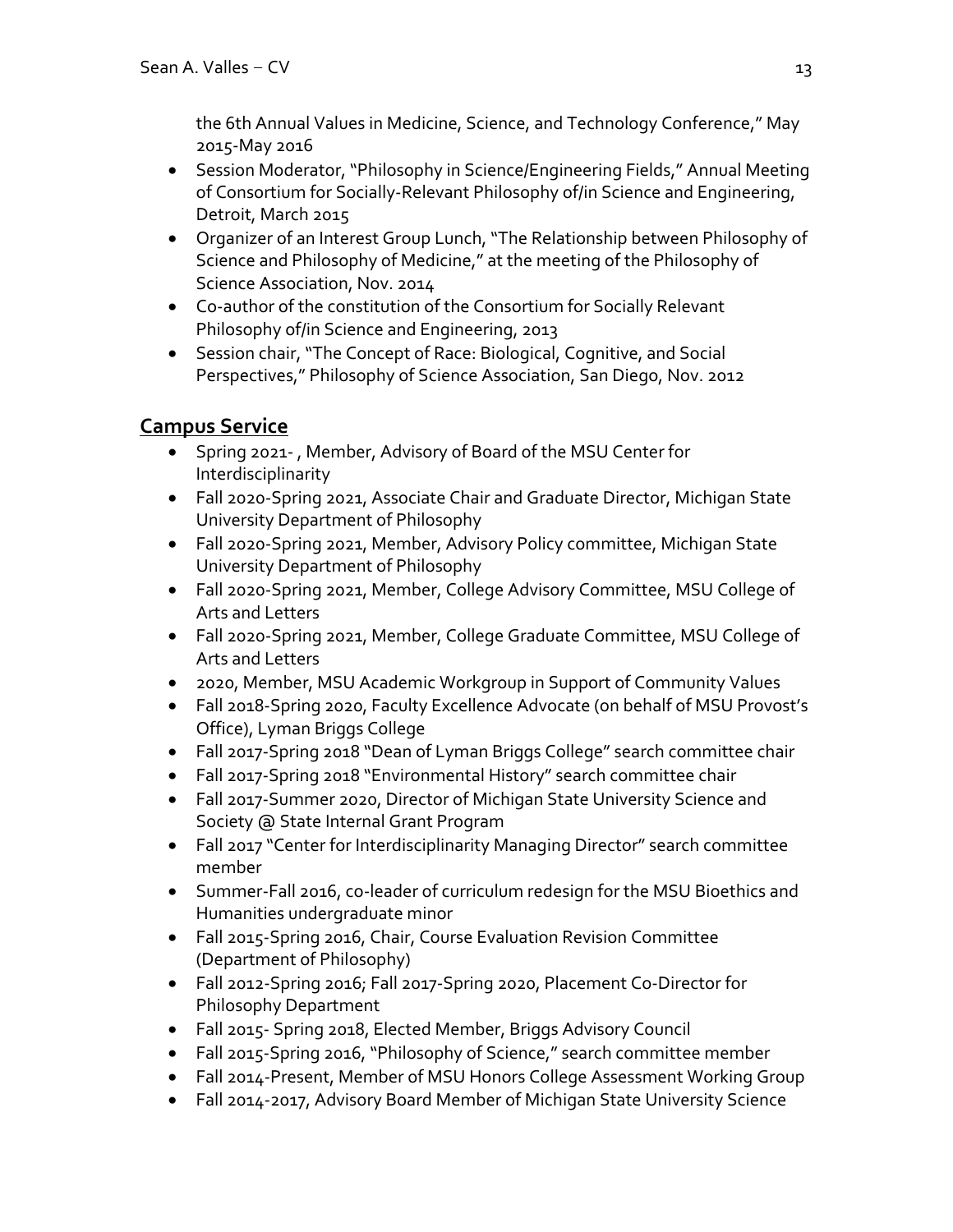and Society @ State Internal Grant Program

- Fall 2014-Spring 2016, Steering Committee of the Lyman Briggs College Writing Studio Program
- Fall 2014-Spring 2015, "Philosophy of Neuroscience," search committee member
- Fall 2014, Member of MSU Truman Scholarship Interview and Selection Committee
- Co-Organizer of 2014 Martin Luther King Day workshop for Lyman Briggs College on diversity and inclusivity at Michigan State University.
- Faculty co-advisor to Lyman Briggs College History, Philosophy and Sociology of Science Student Association, Fall 2012-Fall 2018
- Fall 2011- Spring 2016, External Funding Officer for Philosophy Department
- Fall 2011-Spring 2016, Member of Lyman Briggs College Speaker Series Committee
- Fall 2013- Spring 2015, Convener for the HPS Faculty of Lyman Briggs College
- Summer 2014, "Lyman Briggs College Fiscal Officer" search committee member
- Fall 2013-Spring 2014, Chair of Lyman Briggs College Inclusivity Committee
- Fall 2012-Spring 2013, Member, "Environmental Philosophy" search committee member
- Fall 2011-Spring 2013, Member of Lyman Briggs College Educational Policies Committee (Chair from Fall 2011-Spring 2012)
- Fall 2010-Spring 2013, Recorder for the HPS Faculty of Lyman Briggs College
- Represented MSU and Lyman Briggs at Institute for Curriculum and Campus Internationalization Conference, 2012
- Member, Steering Committee of the 2012 Conference on Interdisciplinary Teaching and Learning
- Fall 2011-Spring 2012, member of Lyman Briggs College Academic Program Review writing committee
- Summer 2011, Member of fixed-term HPS faculty search committee
- Faculty Advisor to the Michigan State University chapter of the National Society of Collegiate Scholars, Fall 2010-Spring 2011

# **Professional Development**

- Fellow, Building Healthcare Collectives program in medical humanities (Queering Medicine Group), 2019
- Presenter, "Creating an Ethical Class Policy for Class Absences and Assignment Due Date Extensions," Lyman Briggs College Retreat, August 2016
- Attendee, " The Accommodating Classroom: Creating Access and Opportunity for Learners," November 2015
- Attendee, "Some Learning Theory for Philosophers," September 2015
- Participant in 2013-2014 monthly MSU Lilly Teaching Fellowship seminars on pedagogy